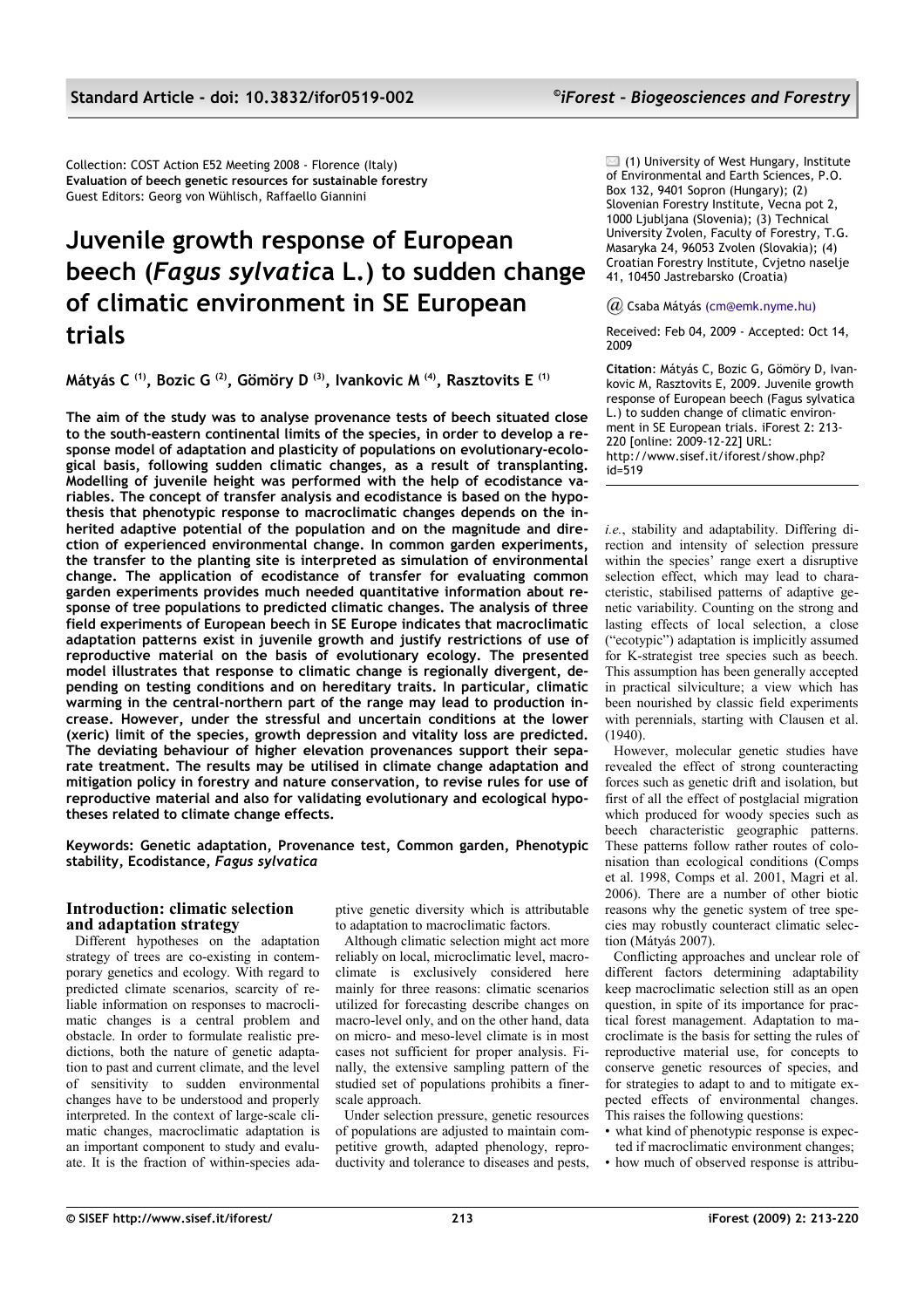table to macroclimatic adaptation;

- what is the role of phenotypical stability;
- what is the relation of macroclimatic to micro-scale (local) adaptation?

In the present study only a part of these problems are addressed.

# **Tracing macro-climatic selection on quantitative traits**

Annual growth and development cycle of beech - as for any other temperate species is governed besides the photoperiod by the amount of physiologically effective heat sum (Kramer 1994, Chuine et al. 2003) and of course precipitation. As the latter two are unevenly distributed across the range of the species, diverging direction and intensity of climatic selection may be assumed. The consequence of climatic selection, differentiation in phenological behaviour is well reflected by field test results. For example, budbreak of beech shows a clinal East-West pattern: Atlantic coast provenances are late, while Alpine and SE-European continental sources are early flushing (Wühlisch et al. 1995, Führer et al. 2009, Gömöry 2009).

Reports on similar patterns are expectable also for growth traits. On the contrary, studies on growth of beech provenances in field tests describe instead of climate-related patterns rather an ecotypic (*i.e.*, unexplained random) type of variation (*e.g.,* Wühlisch et al. 1995, Kleinschmidt & Svolba 1995, Jazbec et al. 2007), or explain differentiation by the phylogenetic past (*e.g.,* Gömöry 2009). The term provenance is used here synonymously for transferred population of known origin.

# *The ecodistance approach of modelling macroclimatic adaptation*

For the investigation of macroclimatic adaptation, the concept of ecodistance has been applied. The ecodistance (ecological distance) concept is based on the idea that if populations adapted to certain ecological (climatic) conditions are transferred to a new environment, and all other site factors are kept equal or disregarded, their phenotypic response to climate depends not only on the climatic conditions where the population is actually grown or tested, but also on the ecodistance of transfer, *i.e.*, on the magnitude and direction of environmental change experienced due to the transplanting to the test site, related to the macroclimate they had been adapted to originally. Accordingly, the ecodistance value of a locally adapted population in a test takes the value 0. The concept of transfer analysis and ecodistance (Mátyás & Yeatman 1992, Mátyás 1994, Mátyás 1996, Mátyás et al. 2008b) has been used for the analysis and modelling of data of common garden (provenance) tests. This approach enables a pooled comparison of various test sites and thus increases statistical reliability. Applying ecodistance instead of simple geographic or ecological parameters allows the detection of general patterns of adaptation. An important advantage of the concept is that responses to transfer into new environments may be interpreted as simulations of future climatic changes: a realistic validation of prediction models.

In the transfer analysis, the climatic variable (*E*) selected to best describe macroclimatic adaptation serves as independent variable, expressed as difference between test site  $(X<sub>t</sub>)$  and location of origin  $(X<sub>o</sub>)$ . It may be a simple or complex variable such as drought or continentality index, or a principal component, etc.

The ecodistance (*ΔE*) is then calculated as (eqn. 1):

$$
\Delta E = X_t - X_a
$$

For example, if the variable is mean annual temperature, and  $X_t > X_0$ , the positive value of *ΔE* expresses a simulated warming of the environment through transfer to the site.

## *Modelling response of populations to transfer*

According to the classical additive model of Fisher (1958) and Wright (1950), the phenotypic response of an individual or population  $(P_i)$  may be described as the sum of the estimated genetic  $(\gamma_i)$  and the environmental  $(\varepsilon_i)$  deviations from the experimental mean  $(\mu$  - eqn. 2):

## $P_i = \mu + \gamma_i + \epsilon_i$

Both the genetic and the environmental component may be partitioned for our purposes. Regarding the effect of the environment, response strongly depends on the site potential of the test. The site conditions have a powerful influence on differentiation between populations and on interaction effects. It is therefore advisable to separate the test site potential *(T),* expressed usually as the local mean of tested populations, and the interaction effect (see further below).

There are two types of genetic response to transfer which may be calculated from a dataset containing data of numerous populations from a set of experimental sites:

a) General or "species-specific" response *(G)* to macroclimatic change, calculated from pooled data of the observed trait Y from all (*t*) test sites, and all (*p*) provenances, providing the function (eqn. 3):

# $Y_c = f(\Delta E_p)$

The function supplies quantitative information on the pooled response to changing environment, triggered by the transfer of locally adapted populations into a new ambient. Needless to say that *ΔE* values for the same provenance are different at every test location.

b) As the various populations investigated

may have a different microevolutionary background and have been exposed to selection effects of different nature and intensity, the general response will conceal much of the between-provenance genetic differentiation. Individual, population-specific response *(P)* of population "*p*" across test sites, defined as response function *per se* in recent literature (*e.g.,* Thomson & Parker 2008). It is indicating individual sensitivity or phenotypic plasticity of the population to changes, in interaction with local site conditions. It is identical with the term "reaction norm" of ecology (eqn. 4):

$$
Y_P = f(\Delta E_p)
$$

In case of sufficient data, the function may define the physiological (genetic) optimum for the population in the climatic niche.

The residual of the recorded population mean at a test site, which is left unexplained by the other additive components, is regarded as interaction (I) and error. Interaction in genetic sense is the part of response which appears as deviation from the average response regressions established across the test sites, *causing a change in ranking* of populations (see [Fig. 3\)](#page-4-0). Strong interaction effects indicate narrower plasticity, and responsiveness to certain (usually extreme) conditions.

The unified additive model to comprise all components is then (eqn. 5):

# $Y = u + G + P + T + I + \epsilon$

where the residual error  $(\varepsilon)$  may include also genetic components unrelated to macroclimatic adaptation.

## **A case study: analysis of SE European beech provenance trials**

In the case study the construction of an additive response model is presented, based on the ecodistance concept. The selected variable for ecodistance calculations is one of multiple options. Environmental effects other than macroclimate (*e.g.,* soil characteristics) are not discussed here because these are beyond the interests of this study.

The transfer analysis had been applied since its first formulation (Mátyás & Yeatman 1992) for numerous conifer species. For beech, growth response predictions have not been validated thus far by field tests, rather backed by climatic envelopes (Fang & Lechowicz 2006, Czúcz et al. 2009). The beech provenance test series (Wühlisch 2007) offers an opportunity to obtain results similar to conifers with a recalcitrant broadleaved species.

## *Selected ecodistance variable*

For ecodistance calculation, Ellenberg's climate quotient (*EQ*) has been selected. It is a simple index to express humidity, respectively continentality of climate and has been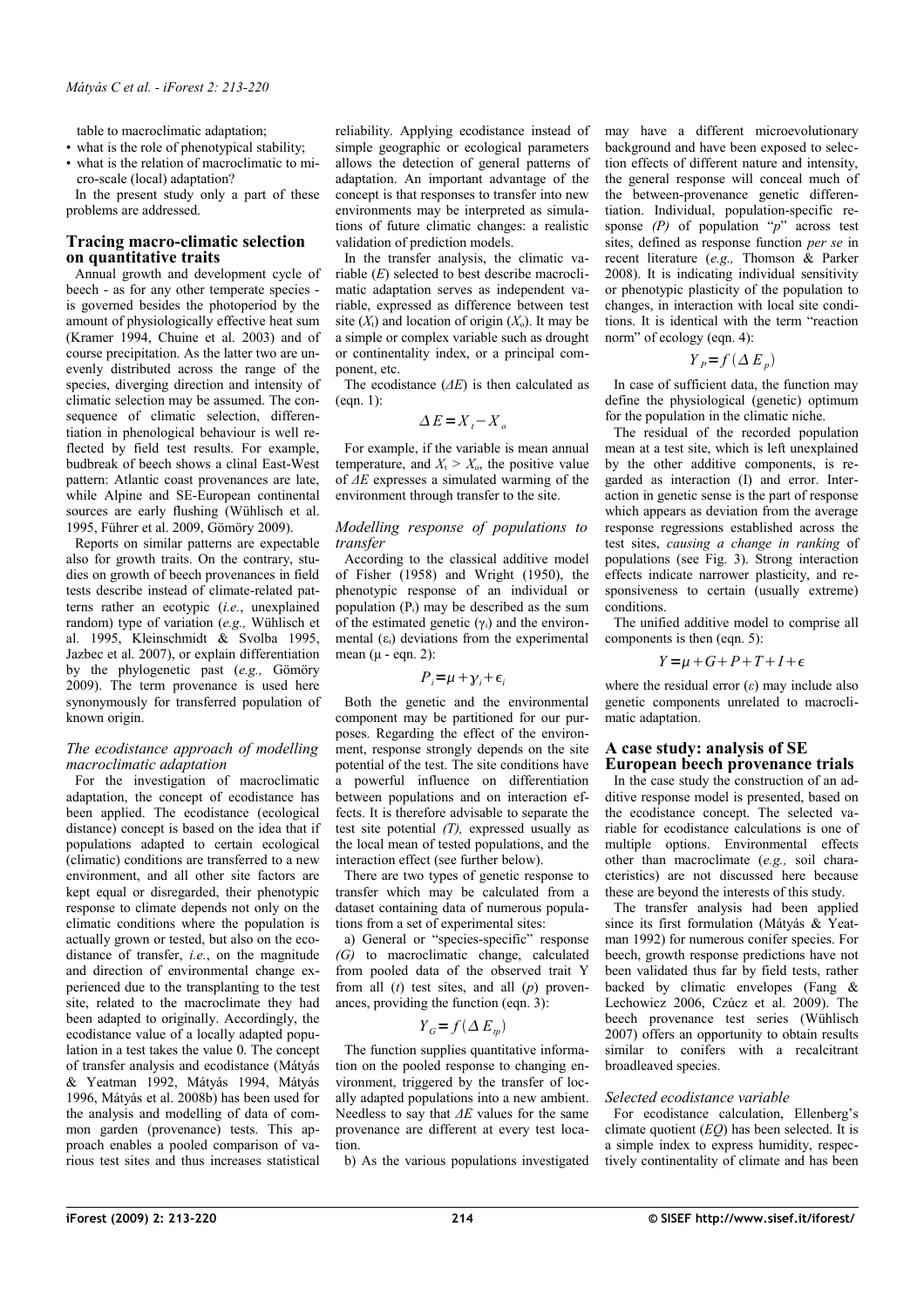<span id="page-2-0"></span>**Tab. 1** - Data of analysed beech provenance trials (for geographic locations see [Fig. 1\)](#page-3-0).

| (A) Geographic, climatic data |                         |                           |                          |                                                             |                                   |                                    |  |  |  |  |  |
|-------------------------------|-------------------------|---------------------------|--------------------------|-------------------------------------------------------------|-----------------------------------|------------------------------------|--|--|--|--|--|
| Reg.<br>No.                   | Country                 | Location                  | Altitude<br>$a.s.l.$ (m) | July mean<br>$temp$ ( $°C$ )                                | Annual<br>mean rain-<br>fall (mm) | Ellenberg<br>index $(EQ)$          |  |  |  |  |  |
| 2012                          | <b>Slovenia</b>         | Straza                    | 545                      | 19.3                                                        | 1260                              | 15.3                               |  |  |  |  |  |
| 2015                          | Hungary                 | <b>Bucsuta</b>            | 200                      | 19.7                                                        | 747                               | 26.3                               |  |  |  |  |  |
| 2020                          | Slovakia                | Mlacik-Tále               | 850                      | 16.8                                                        | 779                               | 21.5                               |  |  |  |  |  |
| -                             | mean                    | $\overline{\phantom{a}}$  | -                        |                                                             |                                   | 21.0                               |  |  |  |  |  |
| (B) Statistical data          |                         |                           |                          |                                                             |                                   |                                    |  |  |  |  |  |
| Reg.<br>No.                   | Average<br>height $(H)$ | Site effect<br>$(T)$ (cm) | STD prov.<br>means       | Linear regression slope<br>$H'$ vs. $AEO$<br>of provenances |                                   | <b>F</b> value<br>between<br>prov. |  |  |  |  |  |
| 2012                          | 228.3                   | $+17.5$                   | 17.9                     | $+0.628$                                                    |                                   | 14.00***                           |  |  |  |  |  |
| 2015                          | 218.9                   | $+8.1$                    | 25.3                     | $-0.690$                                                    |                                   | $3.36**$                           |  |  |  |  |  |
| 2020                          | 185.2                   | $-25.6$                   | 11.3                     | $-1.572$                                                    |                                   | $3.40**$                           |  |  |  |  |  |
|                               | 210.8                   | $\theta$                  | -                        |                                                             |                                   | -                                  |  |  |  |  |  |

developed by Ellenberg (1988) first of all for beech. Recent analyses have proven its high distinctive power to predict presence of beech under Central European conditions (Czúcz et al. 2009). Ellenberg's climate quotient is defined as the mean temperature of the warmest month (July -  $T_{07}$ ) divided by the annual precipitation  $(P_{\text{ann}} - \text{eqn } 6)$ :

$$
EQ=1000 \cdot T_{.07} \cdot P_{.02}
$$

The quotient indicates favourable climatic conditions for beech if the *EQ* value lies below approximately 26 for Central Europe. In Hungary, zonal sites with *EQ* values above 28 represent the xeric (lower) limits of the distribution of species (Czúcz et al. 2009). *EQ* values of provenances and test sites are given in [Tab. 1](#page-2-0) and [Tab. 2.](#page-2-1)

## *Analysed experiments and provenances*

On the basis of an unpublished preliminary surveying study (Mátyás et al. 2008a), three experiments of the 1998 series of the allEuropean beech provenance trials (Wühlisch 2007) have been selected for analysis [\(Tab.](#page-2-0) [1a](#page-2-0), [Tab. 1b](#page-2-0)). The tests have been chosen within a region of restricted size, to grant a relatively uniform synergy of climatic factors.

The test sites are located in the Carpathian basin, in Hungary, Slovenia and Slovakia, at different elevations [\(Fig. 1\)](#page-3-0). All three are under the influence of the more or less humidcontinental climate of SE Europe. The midelevation site in Slovenia provides climatically optimal conditions, while the two other sites are more continental as shown by their Ellenberg indices [\(Tab. 1a](#page-2-0)).

The experiments contain 36 provenances, however not exactly the same ones. 12 populations have been selected from the 36 which are represented in all three tests and where available climatic data seemed to be reliable [\(Tab. 2,](#page-2-1) [Fig. 1\)](#page-3-0). The processing and digital interpolation of the climatic data was carried out by E. Rasztovits.

Out of the 12 provenances selected, 5 originate from low elevation sites in maritime climate, with *EQ* indices between 19 and 24. Another 5 populations have been transferred from inland, continental regions where beech is occupying sites at medium elevations. The original sites have generally *EQ* values below 20, except for Tarnawa, Poland (23.1) and are situated in medium mountains (540 to 990 m). Two Alpine populations originate from altitudes at or above 1000 m with *EQ* values below 10.

At the warm-continental site in Hungary  $(EO = 26.3)$ , all the 12 provenances have been transferred into an environment with increased continentality, higher average temperatures and higher drought stress. On the other hand, in the Slovenian test  $(EQ = 15.3)$ the majority of the selected populations has been brought into an environment cooler/ wetter than their original climate.

For the analysis,  $8<sup>th</sup>$  year heights measured in winter 2005/2006 have been used. Between-provenance *F* values from variance analysis of the 3 test sites (Mátyás et al. 2008a) are presented in [Tab. 1b](#page-2-0). In the following analyses only average heights of tests have been used. Obviously damaged and crippled trees have been omitted from the calculation.

# *Separating components of the additive model*

## **Effect of test site potential differences**

The additive *test site effect (T)* is the difference of test averages from the grand mean of all experiments (210.8 cm, [Tab. 1b](#page-2-0)). Measured average heights of provenances at the three tests were corrected with the test site effect, to make them directly comparable (corrected heights are denoted further as *H'*). A correction for standard deviation differences between tests was omitted because the range of variation of provenance means indicates the differentiating power of the site

<span id="page-2-1"></span>**Tab. 2** - Data of the 12 maritime (M), continental (C) and Alpine (A) beech provenances common in the 3 tests, ranked by their EQ index (for geographic locations see [Fig. 1\)](#page-3-0).

| <b>Type</b>   | Nr. | Location name,<br>country label | Altitude<br>$a.s.l.$ (m) | July mean<br>temp. $(^{\circ}C)$ | Annual<br>mean pre-<br>$\text{cip. (mm)}$ | EQ of<br>origin | Corrected<br>mean $H'$<br>(cm) | <b>Additive</b><br>height re-<br>sponse (cm) | Average<br>ecodistance<br>(ABQ) | Regression<br>$H'$ vs. EQ<br>across tests |
|---------------|-----|---------------------------------|--------------------------|----------------------------------|-------------------------------------------|-----------------|--------------------------------|----------------------------------------------|---------------------------------|-------------------------------------------|
| A             | 35  | Hinterstod, AUT                 | 1250                     | 11.8                             | 1380                                      | 8.6             | 216.4                          | $+6.54$                                      | 12.46                           | $+2.660$                                  |
| A             | 53  | Postojna, SLO                   | 1000                     | 17.0                             | 1718                                      | 9.9             | 222.5                          | $+12.58$                                     | 11.20                           | $-1.432$                                  |
| $\mathcal{C}$ | 51  | Horní Planá, CZE                | 990                      | 13.4                             | 1014                                      | 13.2            | 194.8                          | $-15.07$                                     | 7.73                            | $-3.313$                                  |
| $\mathcal{C}$ | 6   | Plateux, FRA                    | 600                      | 17.5                             | 1223                                      | 14.3            | 197.5                          | $-12.37$                                     | 6.69                            | $-4.239$                                  |
| $\mathcal{C}$ | 48  | Jablonec, CZE                   | 760                      | 13.5                             | 944                                       | 14.3            | 203.0                          | $-6.87$                                      | 6.56                            | $-1.014$                                  |
| $\mathcal{C}$ | 31  | Urach. GER                      | 760                      | 16.4                             | 887                                       | 18.5            | 211.7                          | $+1.83$                                      | 2.43                            | $+2.251$                                  |
| M             | 17  | Westfield. GBR                  | 10                       | 14.0                             | 741                                       | 18.9            | 214.1                          | $+4.23$                                      | 2.03                            | $+2.746$                                  |
| М             | 21  | Grasten, DEN                    | 45                       | 16.3                             | 810                                       | 20.1            | 189.3                          | $-20.57$                                     | 0.96                            | $+1.458$                                  |
| M             | 14  | Aarnink, NED                    | 45                       | 17.5                             | 794                                       | 22.0            | 229.3                          | $+19.43$                                     | $-0.94$                         | $+1.258$                                  |
| M             | 13  | Soignes, BEL                    | 110                      | 17.9                             | 796                                       | 22.5            | 214.4                          | $+4.53$                                      | $-1.38$                         | $+0.524$                                  |
| $\mathcal{C}$ | 40  | Tarnawa, POL                    | 540                      | 17.6                             | 762                                       | 23.1            | 228.1                          | $+18.23$                                     | $-2.03$                         | $-1.440$                                  |
| M             | 67  | Bilowo, POL                     | 250                      | 15.5                             | 643                                       | 24.1            | 216.5                          | $+6.63$                                      | $-2.93$                         | $+1.740$                                  |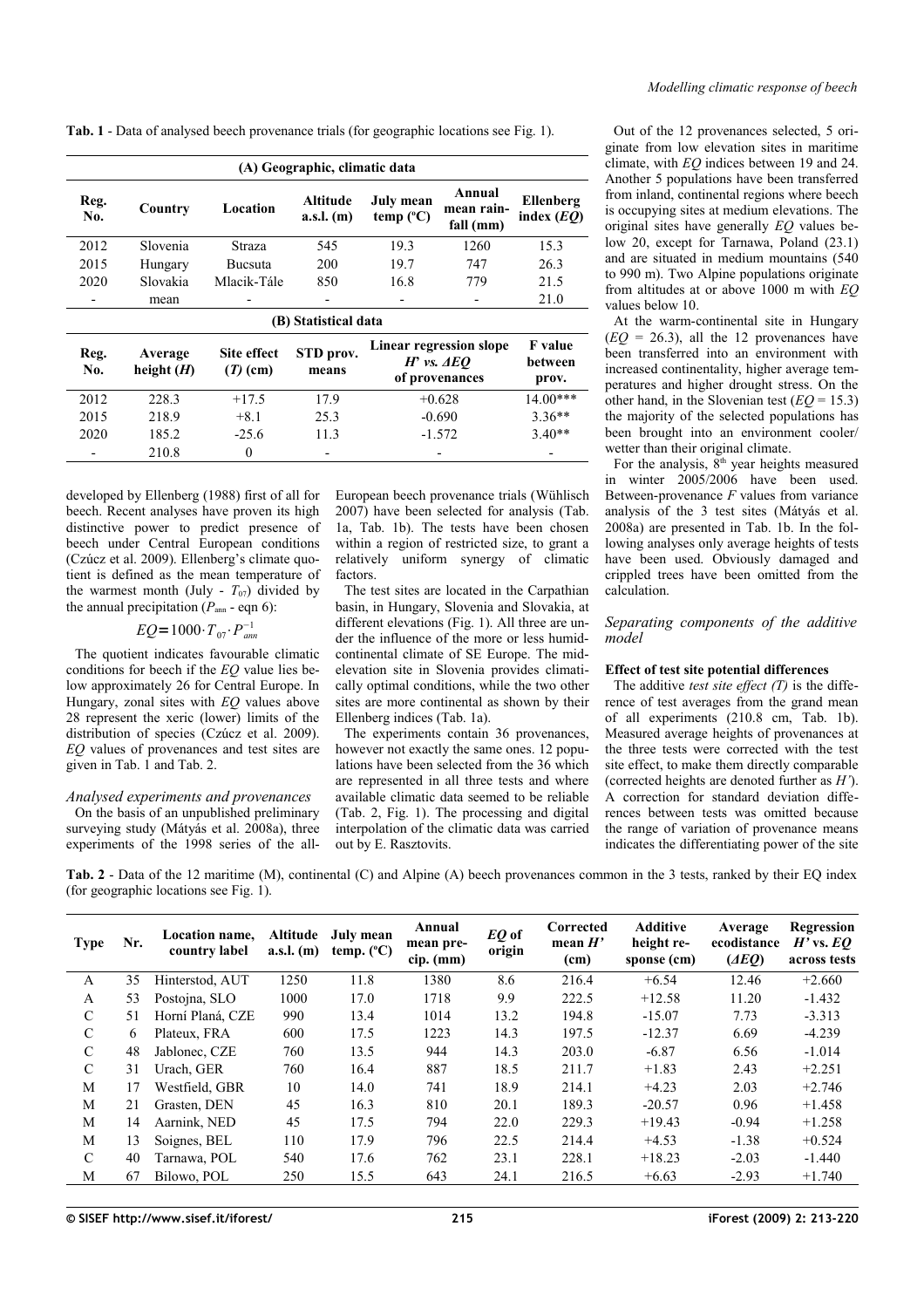

<span id="page-3-0"></span>**Fig. 1** - Location of 10 non-Alpine beech populations selected for analysis, and of the 3 test sites. The distribution range of beech (grey shade) has been provided by EUFORGEN.

[\(Tab. 1b](#page-2-0)).

The Slovak site has the lowest site potential, first of all due to its relatively harsh conditions. It shows also the lowest standard deviation of means. At the Hungarian site, differentiation between populations is the strongest, presumably also because of higher climatic stress, close to the climatic limit for beech (*i.e.*, the xeric limit - Mátyás et al. 2008b, Jump et al. 2009).

## **General ("species-specific") response**

Response to transfer has been analysed by two types of regressions: calculating the individual response of provenances to respective ecodistances across sites, and by using means of all three tests for both provenances and ecodistances.

"Mean ecodistance" expresses the general effect of climatic conditions of the tests as experienced by differently adapted provenances. It is calculated from the difference between the average of *EQ* value of tests (21.0 - [Tab. 1a](#page-2-0)) and the *EQ* of origin of populations [\(Tab. 2\)](#page-2-1).

The limited number of observations allowed only the calculation of a linear function instead of the theoretically expected curvilinear one. The data and regression shown in [Fig. 2](#page-3-1) indicate a significant decline of height towards increasing warming  $(R^2 =$ 0.486;  $p<0.01$ ). The Alpine provenances appear as outliers, maybe partly caused by inaccurate climate interpolation at higher elevations, but more probably due to truly different adaptation, as the context of precipitation *vs.* temperature is modulated by altitude. The analysis by Gömöry (2009) also points out the divergent behaviour of populations from higher elevations. Therefore these were excluded from further calculations.

Comparing response regressions of diffe-

rent provenances across test sites, the calculated slopes show a marked differentiation. A group of mostly maritime provenances show improving performance with warming and dryer conditions (positive slopes), while continental populations display an opposite trend [\(Tab. 2,](#page-2-1) [Fig. 3\)](#page-4-0). The results propose a relationship between the (climatic) origin



<span id="page-3-1"></span>**Fig. 2** - General response regression for corrected mean height (*H'*) *vs*. mean ecodistance of provenances. Means are averages of all 3 tests. Equation is calculated for 10 maritime and continental provenances only, black triangle indicates the two Alpine outliers excluded from the calculation climatic stress, close to the climatic limit for beech (*i.e.*, the xeric limit - Mátyás et al. 2008b, Jump et al. 2009).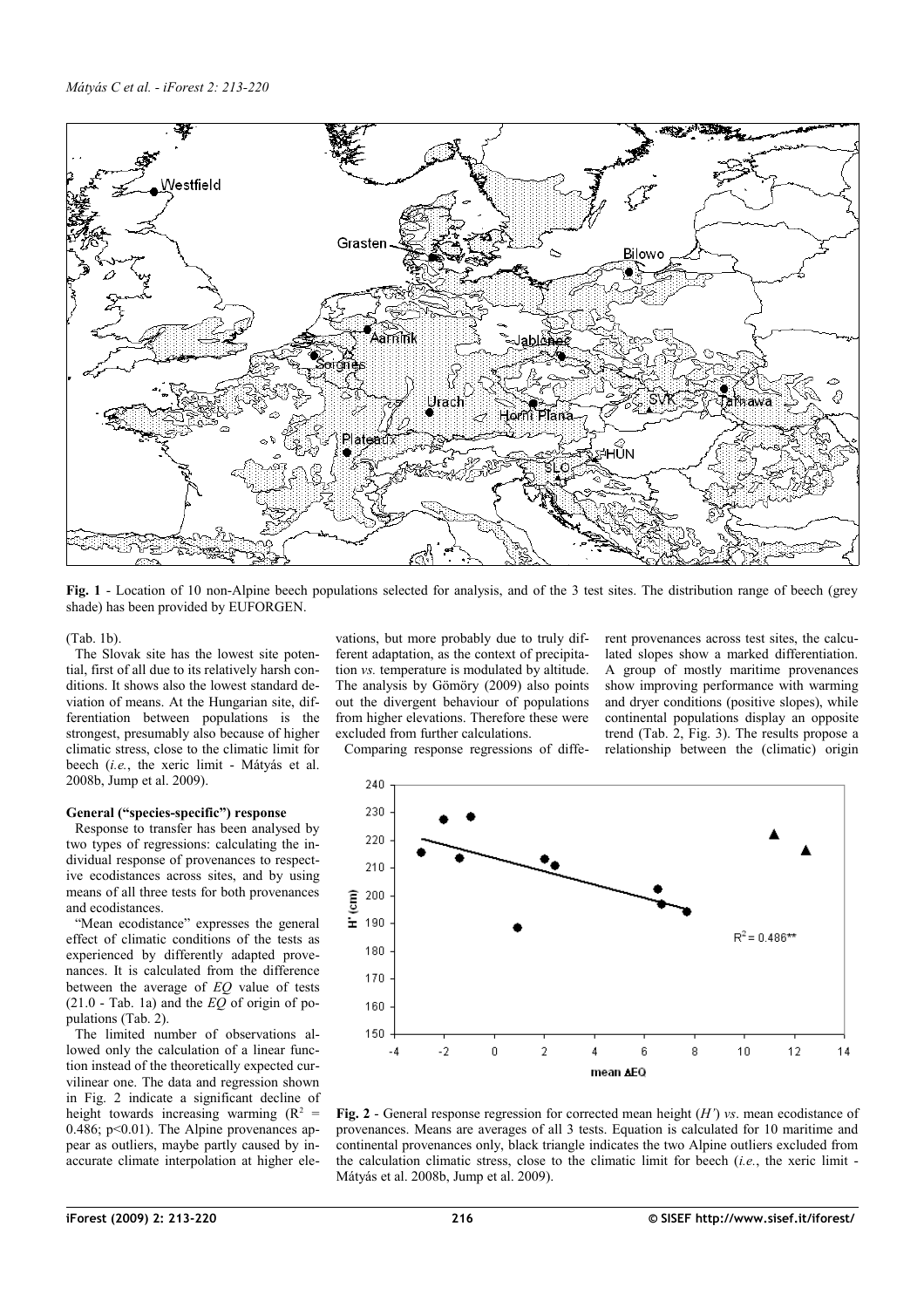

<span id="page-4-0"></span>**Fig. 3** - Reaction norm of corrected heights (*H'*). The two maritime provenances Aarnink (points) and Grasten (squares), and the two continental ones Tarnawa (triangles) and Plateaux (crosses), display individual differences in response against *EQ* values of test sites.

and the character of response to changing climate. The connection, expressed by the slope values of the regressions, is significant  $(R<sup>2</sup> = 0.383; p<0.05)$ . This indicates that a general or "species-specific" response (*G*) may be predicted by using ecodistance and site conditions as independent variables (see later for details).

#### **Individual response of populations**

Deviation of the population mean from the grand mean represents the individual, population-level additive response (*P*). Population-specific differences of response across sites suggest also divergent sensitivity to climatic change, thus regression statistics characterise phenotypic plasticity. Low regression slope values indicate stable performance across sites [\(Tab. 2,](#page-2-1) [Fig. 3\)](#page-4-0).

[Tab. 3](#page-4-2) shows the results of the analysis of variance of (uncorrected) means of 10 provenances at 3 sites. No surprise that the effect of sites is clearly more significant compared to the effect of provenances.

#### **Interactions**

In [Fig. 4,](#page-4-1) response of populations is comparable at two locations, as the horizontal sequence of populations is identical in the graphs. The sequence is the same as in [Tab.](#page-2-1) [2,](#page-2-1) as populations are ranked by their original EQ values; at the extreme left: Bilowo, Poland. A closer observation leaves no doubt that interactions with local climatic conditions exist. Two provenances are marked for interaction: Tarnawa (POL) and Plateaux (FRA). Both originate from medium elevations and perform at low elevation in Hungary below average, and the opposite is true

<span id="page-4-2"></span>**Tab. 3** - Results of analysis of variance of mean heights of 10 provenances at 3 locations (uncorrected height data in cm units).

| Effect                                |  | SS DF MS F                 |  |
|---------------------------------------|--|----------------------------|--|
| Provenances 4946.0 9 549.6 2.62 0.039 |  |                            |  |
| <b>Sites</b>                          |  | 7110 3 2 3555 116 95 0 001 |  |
| Interaction                           |  | 3775 7 18 209 8 -          |  |
| and error                             |  |                            |  |

## for Slovenia.

Interaction was found confounded with microsite inhomogeneity: in the variance analysis by test locations (Mátyás et al. 2008a) replication  $\times$  provenance interactions were significant ( $p = 0.01$ , not shown) in the Slovak and Hungarian trials, but not in Slovenia. Therefore the interaction component (*I*) was not separated from the residual (error) component.

#### **Construction of a 3-D response surface model**

Based on the previous results, a three-dimensional model is presented which ex



<span id="page-4-1"></span>**Fig. 4** - Regression of corrected height (*H'*) of 10 identic provenances with ecodistance. The two sites have strongly differing *EQ* values (top: Bucsuta, HUN: 26.3; bottom: Straza, SLO: 15.3). The sequence of provenances is the same. Compare the two provenances marked with triangles for interaction: Tarnawa (POL, left) and Plateaux (FRA, right). Both mountain populations perform much better at higher elevation in Slovenia than in Hungary.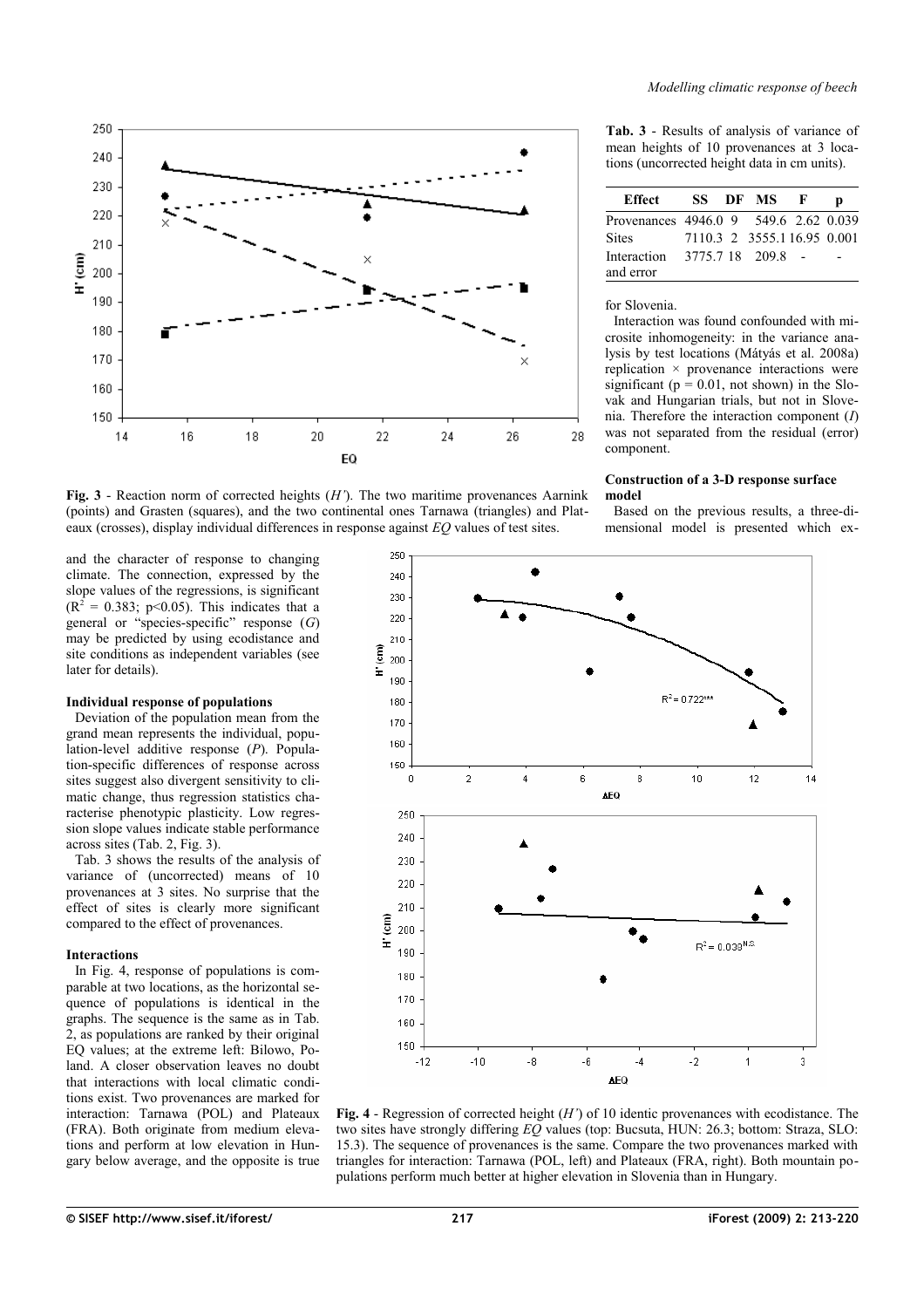

<span id="page-5-0"></span>**Fig. 5** - Linear surface model of height response of provenances. The model shows corrected height (*H'*) as dependent, and ecodistance of provenances (*ΔEQ*), respectively *EQ* value of sites (*SEQ*) as independent variables. Positive *EQ* values of ecodistance (to the right on the *X* axis) stand for simulated warming effect. Lines separate the part of the surface not supported by data (The selected linear polynomial simplifies the curvilinear response shown for the Bucsuta site in [Fig. 4\)](#page-4-1).

presses that height growth response to macroclimatic change depends on the climatic distance by which the adapted populations were moved (*ΔEQ*), and on the climatic environment where they are tested (*siteEQ*). Corrected height (H') serves as dependent variable. Although the regression is theoretically exponential, due to the low number of tested sites, only a linear response surface has been fitted on the data [\(Fig. 5\)](#page-5-0). Calculated for 10 provenances, the equation of general height response is (eqn. 7):

$$
H' = 162.63 + 2.288 \cdot \Delta EQ
$$

$$
+ 2.674 \cdot siteEQ - 0.223 \cdot \Delta EQ \cdot siteEQ
$$

The proportion of variance accounted for is 35.78%, the coefficient R = 0.598 (p<0.001), the individual differences between provenances left unconsidered. The distribution of residuals is even, indicating a balanced regression. Certain parts of the response surface are not supported by data and are separated by lines in [Fig. 5.](#page-5-0) The regression surface illustrates and summarises some important conclusions:

- increasing, positive EQ values, *i.e.*, warming and more arid conditions lead to decreasing height growth and vitality;
- the effect of worsening of climatic conditions increases toward the lower (xeric) limit of distribution  $(EQ = 28)$ ;
- the interaction of site and macroclimatic

adaptation is significant, an equation excluding the interaction component explains only 27.5% of the variation.

## **Discussion**

## *Modelling adaptive response to macroclimatic change*

Modelling of expected response has to express that adaptation is an evolutionary-genetic issue. Present ecological models of phenotypic behaviour usually treat temperate tree species, including beech as monolithic, genetically uniform entities (*e.g.,* Kramer 1994, Chuine et al. 2003, Czúcz et al. 2009). Another approach is the application of process-based genetic simulations which describe genetic processes on local level (Kramer et al. 2008). Both approaches necessarily disregard within-species adaptive differentiation: ecological models assume functional properties of species uniform across space. This is a general problem of bioclimatic models (Mátyás et al. 2009, Jeschke & Strayer 2008).

The special feature of the selected set of experiments is, that due to the specific climatic relations between test locations and provenances, it provides a unique opportunity to study adaptive differentiation and responses to climatic warming. Detecting adaptive responses for a species exhibiting a strongly developed plasticity (Wühlisch et al. 1995, Kleinschmidt & Svolba 1995, Gömöry 2009) did not promise easy results. The selected variable *EQ* applied for the ecodistance approach seems to describe, however, macroclimatic conditions sufficiently well, at least for Central Europe and low to medium elevations.

- The study was successful in detecting that
- 1. adaptation (and consequently, selection effect) to macroclimate exists in spite of counteracting genetic and evolutionary forces:
- 2.response of provenances strongly depends on the climatic conditions at origin and at the test, *i.e.*, ecological distance is a valid concept for explaining responses;
- 3.site potential and the local climatic conditions decide not only height response and its differentiation, but also interactions;
- 4. a general, species-specific component of genetic response could be identified beside the individual differences of populations;
- 5. interaction was noticeable mainly in relation to altitudinal changes.

The regression surface shown in [Fig. 5](#page-5-0) summarises the general trend of response to macroclimatic change. At the warm-continental site in Hungary, all provenances had been moved into warmer and drier conditions and the calculated polynomial shows a clear decline of height growth beginning from *ΔEQ* value 4 [\(Fig. 5\)](#page-5-0). Such a strong effect is not visible at the site with lowest *EQ* value, in Slovenia, where most populations came into a cooler and wetter (*i.e.*, less stressful) environment than original. In this case growth depression with growing ecodistance was not detectable.

Regarding the mean performance of individual populations in the average of sites, the Dutch provenance Aarnink was the best, and Grasten from Denmark the worst [\(Tab. 2,](#page-2-1) [Fig. 3\)](#page-4-0). This had little or nothing to do with the (macroclimatic) distance from the test sites.

The individual response of a population to changing environmental conditions is described by the term phenotypic plasticity. Between-provenance differences in plasticity are detected by testing growth response along an ecological gradient, in our case by calculating regression of height *vs. EQ* values of the test sites [\(Fig. 3\)](#page-4-0).

## *Caveats and limitations to the analysis*

In the case study an attempt was made to quantify and model the genetic effect of macroclimatic selection on juvenile height growth of beech. A trait important for earlystage competition, height is integrating effects of numerous growing seasons, which makes it logically related to climate which represents also an average of annual fluctuations. Climate means hide however yearto-year and local deviations from long term averages, although irregular extreme events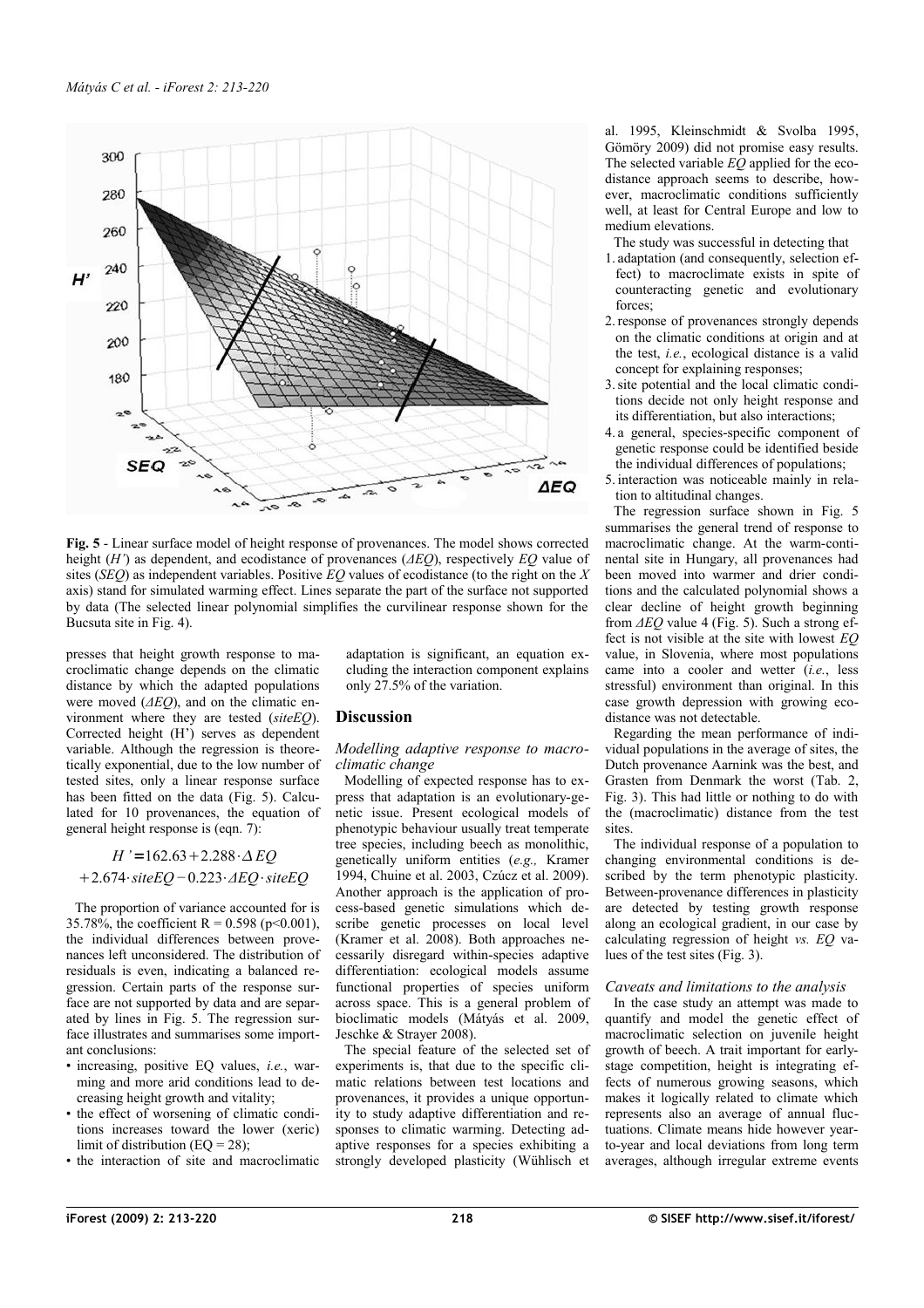may have a decisive selection effect (Berki et al. 2007). Climate means should be therefore regarded rather as surrogates for extremes.

For analysis of climatic adaptation, largescale international trials seem to be ideal, as they are established with natural populations of known origin, sampled across a large area. It is a pity and a serious fault of international provenance research that sufficiently reliable, detailed climate data are missing in most cases. Ecological characterisation was traditionally confined to description of geographic parameters (coordinates, altitude). The selective role of concrete climatic parameters has been analysed in detail only in recent literature, as interpolated, digital databases are increasingly accessible (*e.g.,* Rehfeldt et al. 2003, Rehfeldt et al. 2008, Mátyás et al. 2008b). Interpolations may, however, carry considerable bias especially for higher elevations and regions with complex topography. The relatively low number of test sites and of populations, certainly limits the general validity of results. However, it is suspected, that synergy of climatic components might change across larger regions and therefore an evaluation in an ecologically restricted area might bring better results as pooling all available data without preliminary screening.

The analysed data were measured in juvenile stage. Switches in ranking may be expected up to higher ages in beech, and early age-age correlations are unreliable (Kleinschmidt & Svolba 1995). Also, results refer to the investigated populations and sites and may not be fully applicable in other environments. Therefore the application of the method on extended datasets is absolutely necessary.

Also, modelling the evolutionary-genetic background of adaptive response is still not precise enough for predictions as it fails to regard biotic interactions and migration limitations (Jeschke & Strayer 2008, Jump et al. 2009) or human interference such as planned forest management (Mátyás et al. 2009).

Finally an additional factor causing estimation errors should be mentioned. This lies in the unavoidable contradiction between the conditions of natural regeneration and selection populations are adapted to, and the necessarily different, artificial character of nursery raising and outplanting in comparative tests. In common gardens, populations experience transfer into rather artificial environments. This has little to do with natural conditions of regeneration, but one should remember that the aim of these studies is a) to derive information on use of reproductive material, and b) to forecast effects of manmade climatic changes. Neither of them are typically natural processes.

Understandably, a simulation of the natural

ecological demands of a tree species in the field tests would cause a further loss of precision of response identification. Thus, the planned experimentation itself compromises the exact determination of genetic response: an unsolvable contradiction and an unexpected parallel to Heisenberg's uncertainty principle in quantum physics (Mátyás et al. 2008b).

# **Conclusions**

## *Implications for the management and conservation of beech*

The existence of macroclimatic adaptation patterns in juvenile growth justifies genetically based regulations for use of reproductive material. Regarding the sensitivity of beech to macroclimatic changes, the results show that adaptive pattern and plasticity of the species is fairly comparable to better explored conifer species such as pines, spruces (Mátyás & Yeatman 1992, Rehfeldt et al. 2003, Rehfeldt et al. 2008, Mátyás et al. 2008b, Thomson & Parker 2008).

Main conclusions for reproductive material use are:

- it would be more appropriate to use ecologically-based criteria instead of geographic-based ones to define recommended directions and limits of transfer;
- transfer effects are not similar in different part of the distribution area, in particular:
- in the range of the climatic optimum, in the area centre, and towards the thermal limit (northward) transfers are less critical;
- proposed separate treatment of higher elevation populations is supported by the deviating behaviour of provenances from above 1000m;
- stressful and uncertain conditions at the lower (xeric) limit of the species demand there more rigorous rules for use and conservation.

Observations of mortality events close to the lower (xeric) limit of the species indicate that stability and vitality of populations depends not only on growth rate modelled from test results. Extreme weather events (droughts) may weaken physiological condition of populations relatively fast and may lead to insect and disease outbreaks in regions generally suitable for the species (Berki et al. 2007, Lakatos & Molnár 2009). Therefore, when defining maxima of allowable (ecological) distance of transfer, the principle of precaution should be observed, *i.e.*, limits should be drawn stricter than the results of response regressions suggest.

Regarding climate change, the most important question is how populations react to warming, *i.e.*, to positive *ΔEQ* values. The test in Hungary did detect sensitivity to *EQ* differences above the value of 4 [\(Fig. 4\)](#page-4-1).

Closer to the xeric/continental limit, smaller changes are already limiting presence (Czúcz et al. 2009). The results support the opinion that predicted climatic changes will not have serious consequences and even lead to production increase in the central-northern part of the range and at higher elevations as shown for conifers (Mátyás et al. 2008b). It is strongly cautioned from overestimating the plasticity potential found in this experiment, for regions close to the lower (xeric) limit of the range, furthermore also because the results obtained at juvenile age may not be maintained in later age.

Differences in growth performance and plasticity of provenances left unexplained by macroclimatic factors sustain earlier assumptions that local genetic adaptation also exists ("ecotypes") and maybe also epigenetic effects; neither of them have been investigated in detail in this analysis. It seems that in beech, a population- (stand-) level differentiation co-exist with large-scale adaptedness and with significant plasticity. This supports the maintenance of selection of stands for reproductive material procurement (seed stands).

## *Application and advantages of the proposed approach*

The proposed approach provides otherwise inaccessible information on the real-world effects of expected climatic changes. The success of evaluation depends of course on the characteristics of the dataset: number and quality of test sites, number and differentiation of populations and last not least, the reliability of recorded data.

The obtained results may be applied in adaptation and mitigation policy in forestry and related fields such as nature and gene conservation, *e.g.,* for planning human-aided migration (Marris 2009). Typical uses are rules of forest reproductive material use, assessment of local, adapted populations or conservation strategy of marginal populations (Mátyás 2007).

The results may be useful also for testing or validating ecological models, evolutionary and ecological concepts and hypotheses related to climate change effects (see review of Jump & Peñuelas 2005, Mátyás et al. 2008b, Jump et al. 2009). The design and concept of presently exising tests are however unsuitable to elucidate problems such as microscale adaptation, ongoing selection in extant populations, or the importance of genetic carryover (epigenetic) effects. These questions need further, very carefully planned experimentation.

## **Acknowledgements**

The financial support of the Hungarian government research fund NKFP 6/047/2005 and of EU-FP6 Program "EVOLTREE" are gratefully acknowledged. Similarly, we are grateful to two anonymous reviewers for very helpful comments improving the text, to